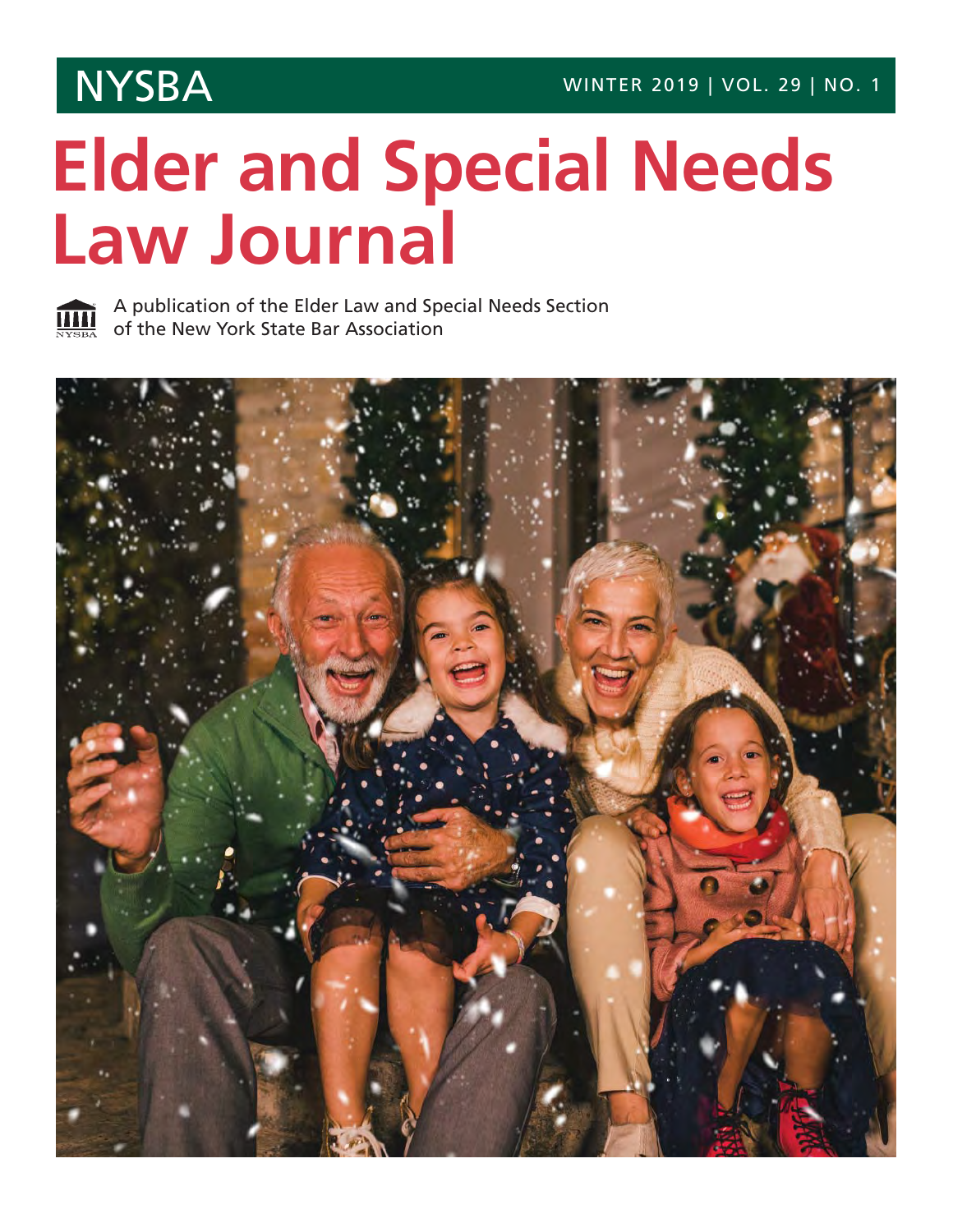## **Featured Member Spotlight: Fern Finkel**

Interview by Katy Carpenter

**Q** Where are you from?

**A** Brooklyn, New York. Originally I am from Canarsie (which I consider "real Brooklyn"). It's deeply ethnic with a sense of community where you know all of your neighbors. Now I live in Brooklyn Heights which is more like city living, where you know some of your neighbors and there's no real "block."

**Q** Tell me about your family.

**A** I've been married to a fantastic man, Tony Gentile, a trial lawyer, for 31 years. We have three children together: Scott, our classical pianist/conductor who is getting married to the beautiful Emily Kate Naydeck in June; Matthew, our filmmaker/director in L.A.; and Miriam—she just passed the Bar

and is working at Brooklyn Defender Services! I have two stepchildren: Will, also a trial lawyer, and Katie, a mediator and mom. My brother is a lawyer, my sister is a professional organizer, my father is 90 and a retired lawyer. My mother was an artist and mom extraordinaire; she was the best person I have ever known.

**Q** Where are you from?

**A** Brooklyn, New York. Originally I am from Canarsie (which I consider "real Brooklyn"). It's deeply ethnic with a sense of community where you know all of your neighbors. Now I live in Brooklyn Heights which is more like city living, where you know some of your neighbors and there's no real "block."

**Q** Tell me about your family.

**A** I've been married to a fantastic man, Tony Gentile, a trial lawyer, for 31 years. We have three children together: Scott, our classical pianist/conductor who is getting married to the beautiful Emily Kate Naydeck in June; Matthew, our filmmaker/director in L.A.; and Miriam-she just passed the Bar and is working at Brooklyn Defender Services! I have two stepchildren: Will, also a trial lawyer and Katie, a mediator and mom. My brother is a lawyer,



**Fern Finkel (second from right) and family**

my sister is a professional organizer, my father is 90 and a retired lawyer. My mother was an artist and mom extraordinaire; she was the best person I have ever known.

**Q** Where is your favorite place you have traveled to?

 ${\bf A}$  Gustavus, Alaska, an island off of Glacier Bay. We went twice and fished, hiked, biked. It's heaven on earth! It's a tiny town of less than 500 people. One year we sent 340 pounds of halibut and salmon back home; our friends and family ate it for a year.

 $\sum_{\text{rel}}$  How you did come about to practicing in the area of Elder Law?

 ${\bf A}$  I began my career as a medical malpractice trial lawyer. Then I had three kids in five years and I didn't want to work full-time trying cases and taking verdicts at the pace I was going, so I opened a small home office to handle some per diem work and figure out my next steps. My dear friend and former office manager Marie Diresta recommended that I take classes in what was then emerging as a new field—"Elder Law"—so I took CLEs (before they were required) and volunteered through the Brooklyn Bar's Volunteer Lawyer's Project and Brooklyn Legal